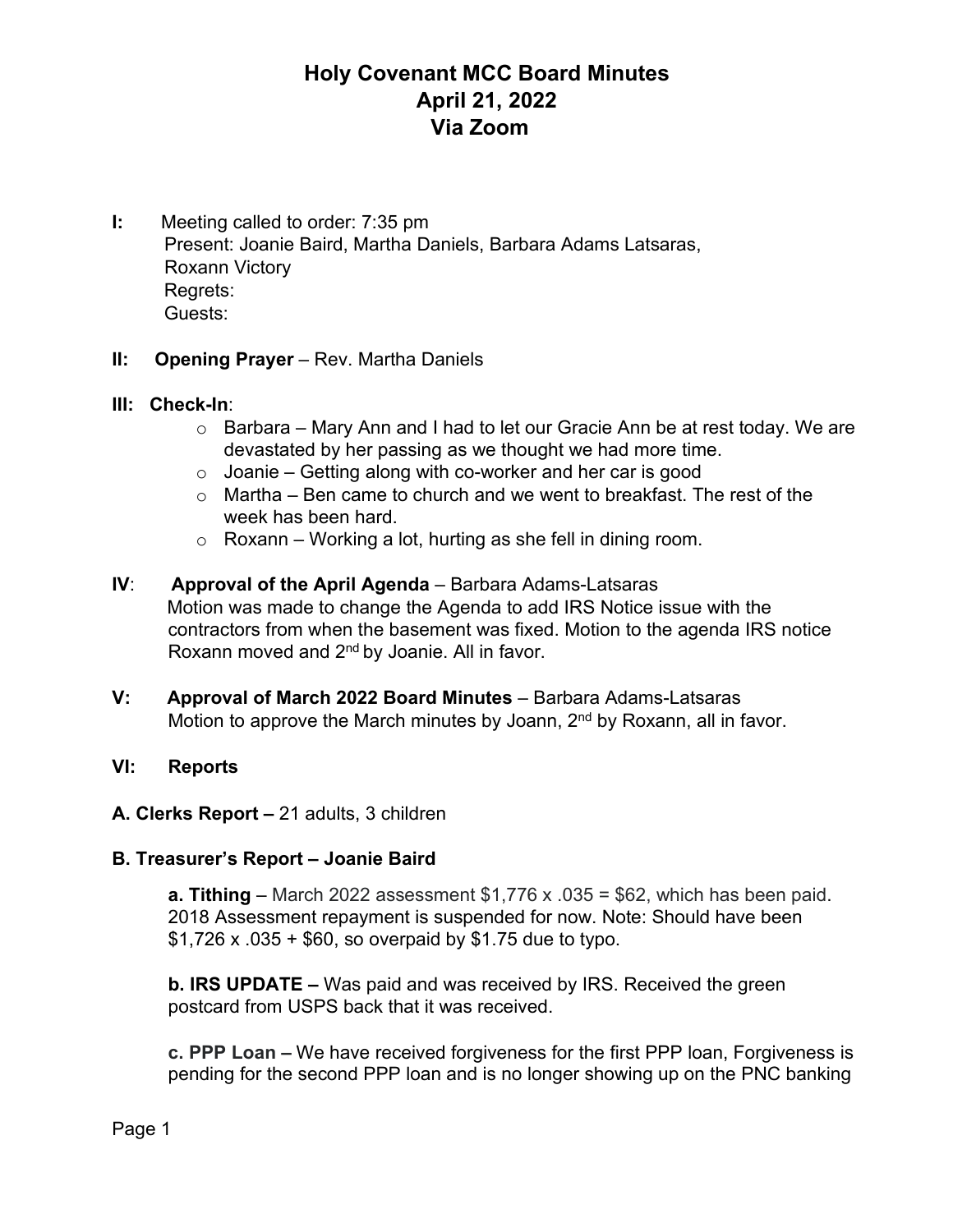page for us.

**d. Income –** Our current Operating Fund cash balance as of 4/20/22 is about \$1,212, plus one Sunday's estimated total \$300 = \$1,512 Available, Less \$432 April unpaid bills leaves \$1,080 on 4/30/22.

Operating Fund checking account balance estimated to be (\$1,420) SHORT before paying Martha's salary for May (\$2500).

It would still be almost \$1000 short even if we defer paying the April Utilities until May.

This Operating cash balance on April 20<sup>th</sup> is after transferring \$10 to the HVAC Fund.

## **Bills Spril 2022 for Board approval:**

| a) Electric        | \$80 Estimated          |
|--------------------|-------------------------|
| b) Est. Gas        | \$300 Estimated         |
| c) AT&T            | \$52 Fiber for internet |
| d) Erie Insurance  | \$355 Monthly           |
| e) Water, sewer    | S                       |
| <b>Total Bills</b> | 787.                    |

Flood repair Designated Fund balance is still \$8 as of 2/28/22. Landscaping Designated Fund balance still \$75.

HVAC Designated Fund Balance is about \$2,296 including the March 2022 income of \$10 and less \$4,500 down payment paid in March and less permit \$75 paid in April

Unusual and large bills paid in March are for the UFMCC National Conference registration for two people  $@$200 = $400 +$ fee \$22 = \$422

There was general discussion about paying the bills using designated funds

**e. IRS Notice –** General discussion about what to do with the IRS notice. Barbara will talk with her contact Tom Lynch who is a tax lawyer and see what he says to do.

Motion to approve the and pay bills as income becomes available in May was moved by Rox and 2<sup>nd</sup> by Joanie, all in favor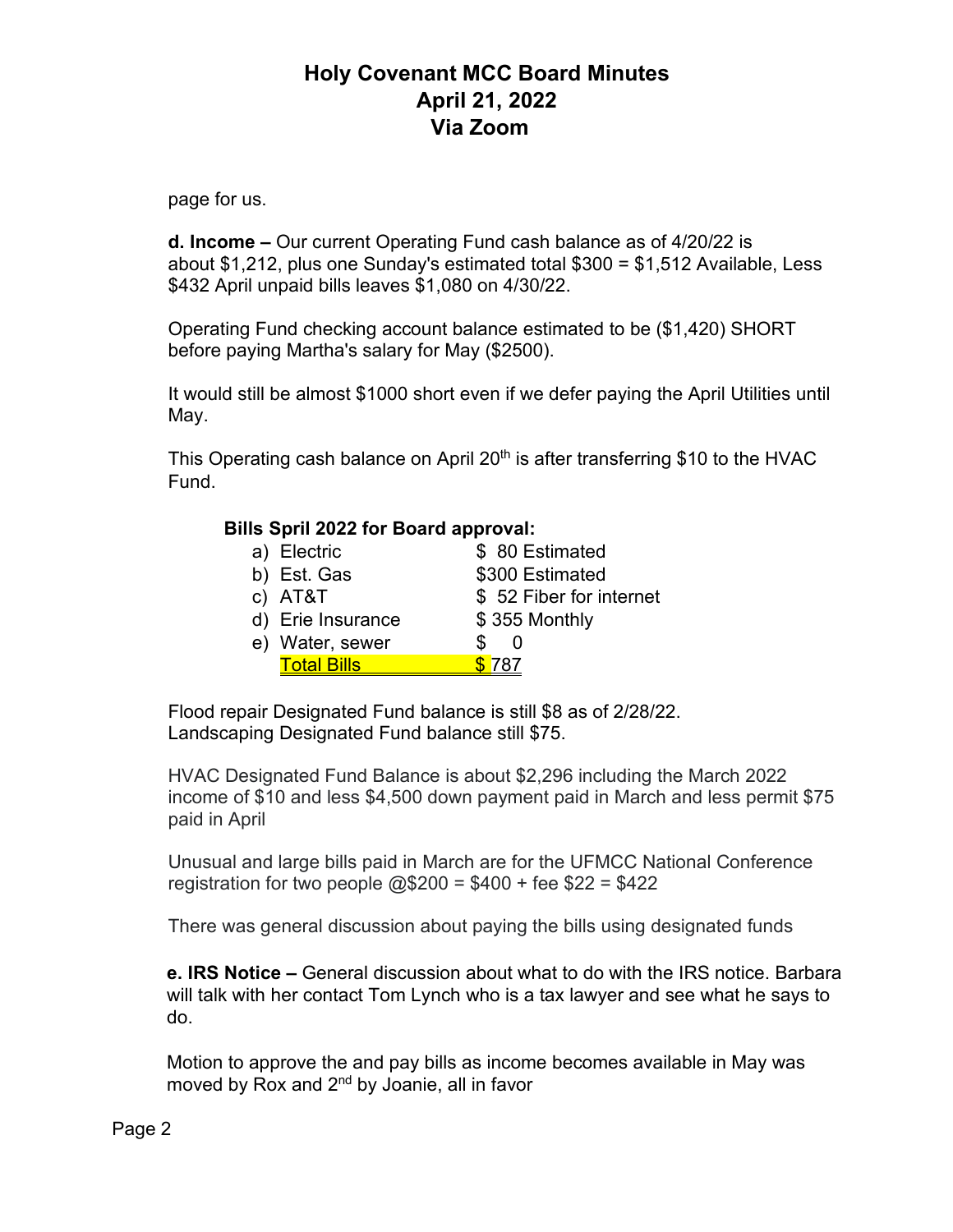#### **C. Pastor's Report**

#### **Worship**

We had a wonderful celebration of a baptism on April 10! I have been working with a couple who plan to be married on June 26 at 4 pm (at another venue).

We used the "flat palms" for Palm Sunday, which were popular. We did not have quite enough for everyone, a combination of my understanding that the bundle held c.25 stems (when there were c.18), and the unexpected size of the congregation due to the baptism that day. The bunch of palms was only c.\$6—next year I would recommend 2 bunches, even without the baptism.

We opened the church for a couple of hours on Good Friday afternoon  $(4 - 6 \text{ pm})$  to allow for meditation and walking the labyrinth. This is something we will need to promote more next year. The Good Friday service was held at Plymouth Place and was very well attended. It was a traditional "Seven Last Words" with candles extinguished after each reading.

Rev. Nilsa Irizarry will be leading worship on April 24, and Jim Ulisse will be leading worship on May 22.

## **Pastoral Care**

I continue to support the two men in Cook County Jail. I continue to be available for support as needed.

#### **Social Action Ministry**

We have approved for a 2022 donation of Bomba socks.

#### **Administration**

I continue to mainly work from home. I am in the church office one or two days a week, usually when I have a meeting or a Zoom call.

I do send out my planned schedule each week (usually)—this is to give the Board an idea of what work I am engaged in and when I am available. Just remember that sometimes things come up and the schedule gets changed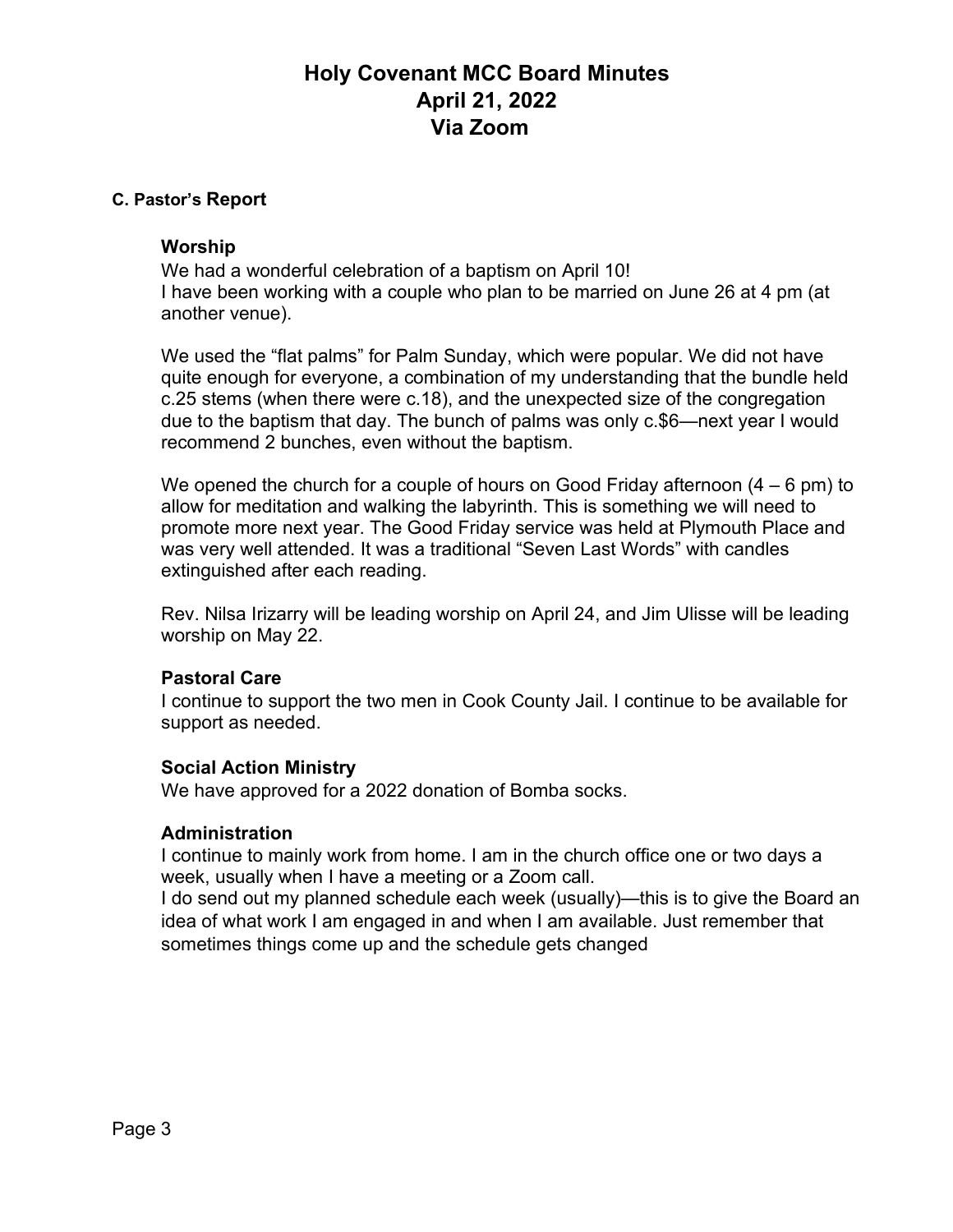## **Community Outreach**

SAGE continues to meet by Zoom and now in person also (hybrid) on Fridays at 1 pm. The lunches will not resume at this time—they are hoping for late April. The Brookfield/LaGrange Ministerium met Wednesday, April 20. Information from that meeting:

- $\circ$  Peace Camp: A five day (June 20 24) summer camp for kids 4 -14, located at Emmanuel Episcopal in LaGrange, helps children engage with peace building skills, via art, stories, music and so on. Scholarships are available.
- $\circ$  Diversity and Inclusion workshop on Saturday April 30, 10 am  $-$  1 pm at Lyons Township HS South Campus. Many different workshops will offer information and support on a variety of topics—equal pay, homelessness, racism, colonialism, gender diversity, employment after incarceration, and many more. Registration is required.
- o The LeaderShop (provides support and training to youth in District 105) is sponsoring a Back to School Supply Drive. They will be distributing school and hygiene supplies to children and teens in need on Saturday, August 20. I will bring this to the Social Action Team for their input and action.
- o Sunday, June 19, an observance of Juneteenth at the LaGrange Community Center. I will add details as I get them.

I will send Barb the flyers/links on these so she can include them in the newsletter.

## **Thrive with Pride**

The large group continues to meet via Zoom on the last Tuesday of the month at 11 am. Our smaller group (the cafe) meets on the first Thursday of the month at 7 pm. The next large group meeting will be April 26 at 11 via Zoom, and the topic will be intergenerational (youth and seniors) housing in the Chicago area.

I met with Kate Spelman (coordinator of Thrive with Pride) to update her on developments and changes in the groups during her leave of absence. We are thinking of shifting the focus of the cafes to social support. Outreach continues to be a hurdle.

..

## **Revitalization Team**

I continue to meet with Rev. Dexter. The Holy Covenant Revitalization team is setting up a meeting date.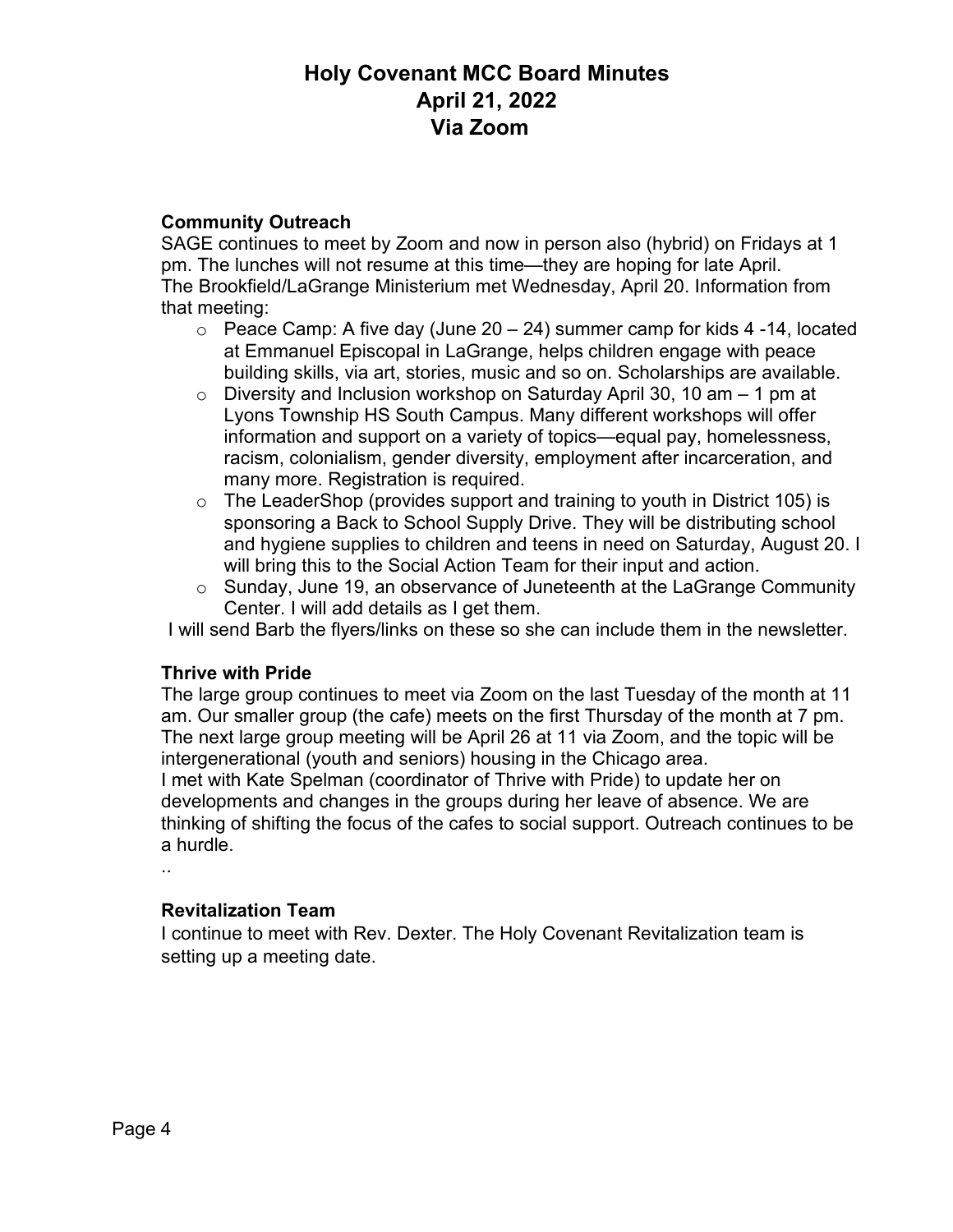## **UFMCC**

I continue to participate in the Thriving in Ministry program, meeting on a monthly basis with my mentor. The program will be coming to a formal end in May. Jim Ulisse, our appointed lay delegate, and myself are both registered for General Conference's programming sessions (July  $1 - 3$ ). This allows us access to all the presentations and worship services for six months. A complete worship service will be a part of this, so everyone can take part in conference worship. A separate registration will be required for the business meeting (July  $15 - 16$ ) and voting.

## **Louisville Institute Grant**

Since MCC's General Conference will be completely virtual, all workshops will be pre-recorded. I created my presentation and submitted it on time (April 15). I continue with the readings and study, as well as setting up interviews with individuals in other denominations who work with people on the inside. Rev. Nilsa will be our supply preacher for April 24.

Motion to accept the Clerk, Treasurer & Pastor's report by Roxann, 2<sup>nd</sup> by Barbara, all in favor.

## **VII Continued Items**

## **A. Building and Grounds**

## **a. Roof Repairs**

Mary Ann is waiting on Erie to make a decision on the claim. An inspection is needed to close out the previous permit from the flood. Barbara will meet with the inspector on Monday, 4/25 between 11 to 3pm. Also will ask about putting the rock down or have the lot paved.

## **b. Air Conditioner Repairs**

Waiting for a date to start. Have the permit

## **B. Fundraisers**

- **a. Plant Sales –** Tabled until May
- **c. Garage Sale** Patty V & Laura have offered to be the leads